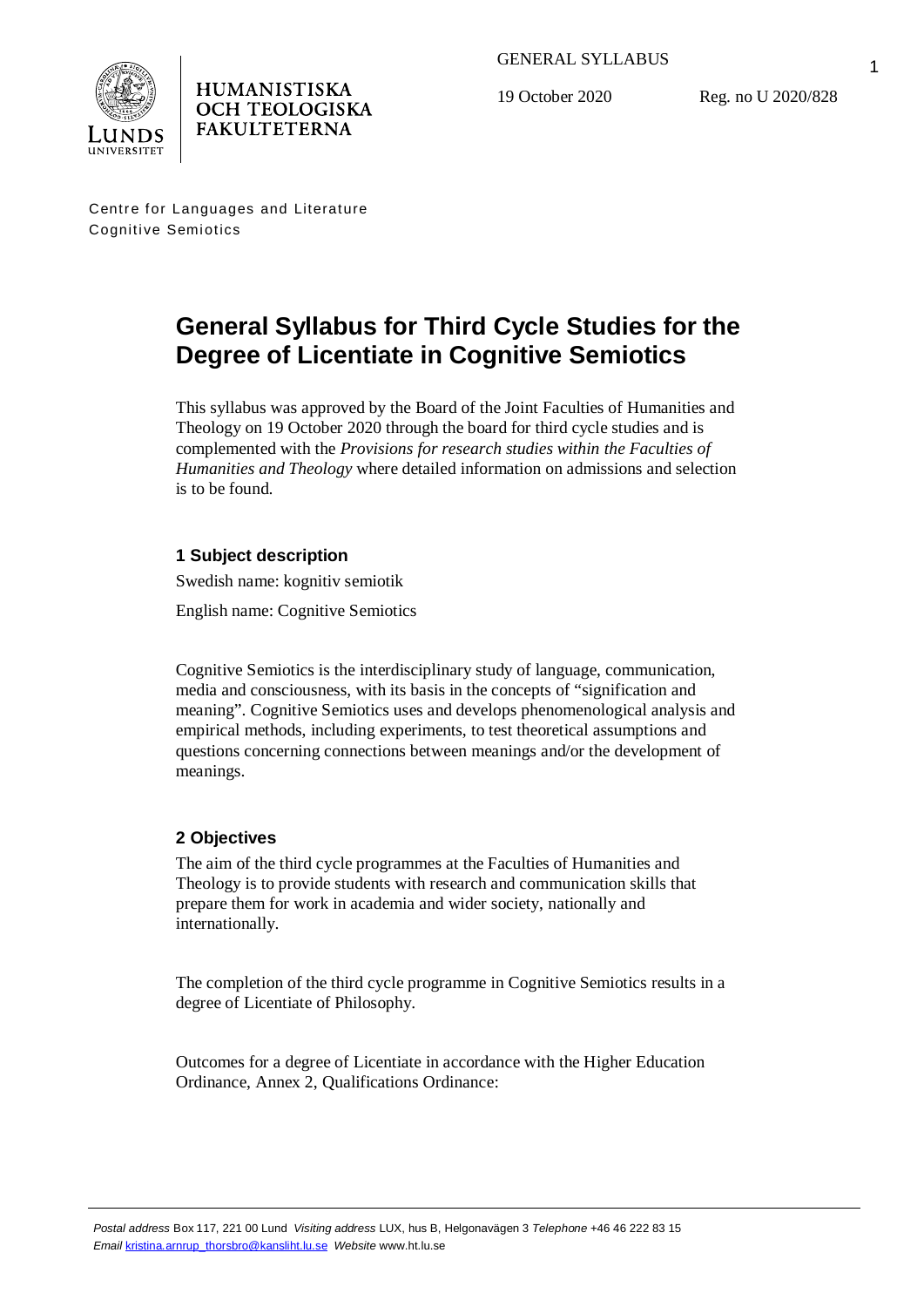#### *Knowledge and understanding*

For a Degree of Licentiate the third-cycle student shall demonstrate - knowledge and understanding in the field of research including current specialist knowledge in a limited area of this field as well as specialised knowledge of research methodology in general and the methods of the specific field of research in particular.

#### *Competence and skills*

For a Degree of Licentiate the third-cycle student shall - demonstrate the ability to identify and formulate issues with scholarly precision critically, autonomously and creatively, and to plan and use appropriate methods to undertake a limited piece of research and other qualified tasks within predetermined time frames in order to contribute to the formation of knowledge as well as to evaluate this work - demonstrate the ability in both national and international contexts to present and discuss research and research findings in speech and writing and in dialogue with the academic community and society in general, and - demonstrate the skills required to participate autonomously in research and development work and to work autonomously in some other qualified capacity.

#### *Judgement and approach*

For a Degree of Licentiate the third-cycle student shall demonstrate - demonstrate the ability to make assessments of ethical aspects of his or her own research

- demonstrate insight into the possibilities and limitations of research, its role in society and the responsibility of the individual for how it is used, and - demonstrate the ability to identify the personal need for further knowledge and take responsibility for his or her ongoing learning.

## **3 Admission requirements**

Pursuant to the Higher Education Ordinance, Chapter 7 Section 35, the requirements for admission to third-cycle studies are as follows:

The requirements for admission to third-cycle courses and study programmes are that the applicant:

1. meets the general and specific entry requirements that the higher education institution may have laid down, and

2. is considered in other respects to have the ability required to benefit from the course or study programme.

For admission to third cycle studies at the Faculties of Humanities and Theology, it is always the applicant's responsibility to document his or her eligibility at the deadline for applications.

### *3.1 General admission requirements*

Pursuant to the Higher Education Ordinance, Chapter 7 Section 39, the general requirements for admission to third cycle studies are as follows:

A person meets the general entry requirements for third-cycle courses and study programmes if he or she: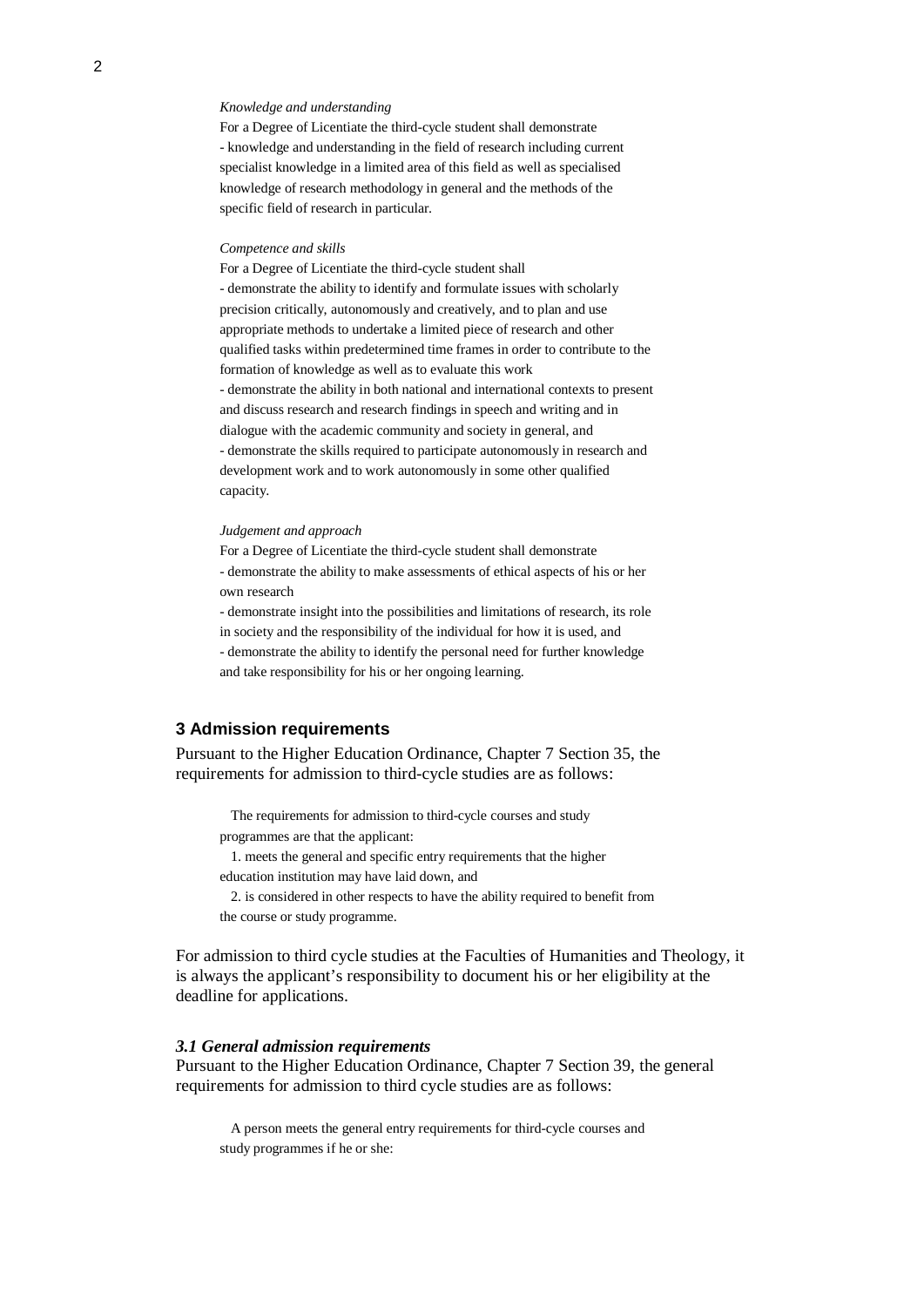1. has been awarded a second-cycle qualification

2. has satisfied the requirements for courses comprising at least 240 credits of which at least 60 credits were awarded in the second-cycle, or

3. has acquired substantially equivalent knowledge in some other way in Sweden or abroad.

The higher education institution may permit an exemption from the general entry requirements for an individual applicant, if there are special grounds.

Second cycle courses and papers (see Specific admission requirements below) must be categorised as such in the relevant course syllabus.

At the Faculties of Humanities and Theology, the second cycle is defined in accordance with the Higher Education Act Chapter 1 Section 9:

Second-cycle courses and study programmes shall be based fundamentally on the knowledge acquired by students during first-cycle courses and study programmes, or its equivalent.

Second-cycle courses and study programmes shall involve the acquisition of specialist knowledge, competence and skills in relation to first-cycle courses and study programmes, and in addition to the requirements for first-cycle courses and study programmes shall:

- further develop the ability of students to integrate and make autonomous use of their knowledge

- develop the students' ability to deal with complex phenomena, issues and situations, and

- develop the students' potential for professional activities that demand considerable autonomy, or for research and development work.

Assessment of equivalent knowledge (point 3) will normally only be made when the applicant's qualifications are from an educational system in which the above definition of 'second cycle' is not applicable.

### *3.2 Specific admission requirements*

A person meets the specific admission requirements for third cycle courses and study programmes in Cognitive Semiotics if he or she

- has a second-cycle qualification
- has passed a degree project of at least 15 second-cycle credits in cognitive semiotics, semiotics, cognitive science, general linguistics or another specialisation relevant to cognitive semiotics,
- has good spoken and written proficiency in English.

A person also meets the specific admission requirements if he or she has acquired equivalent knowledge in Sweden or abroad.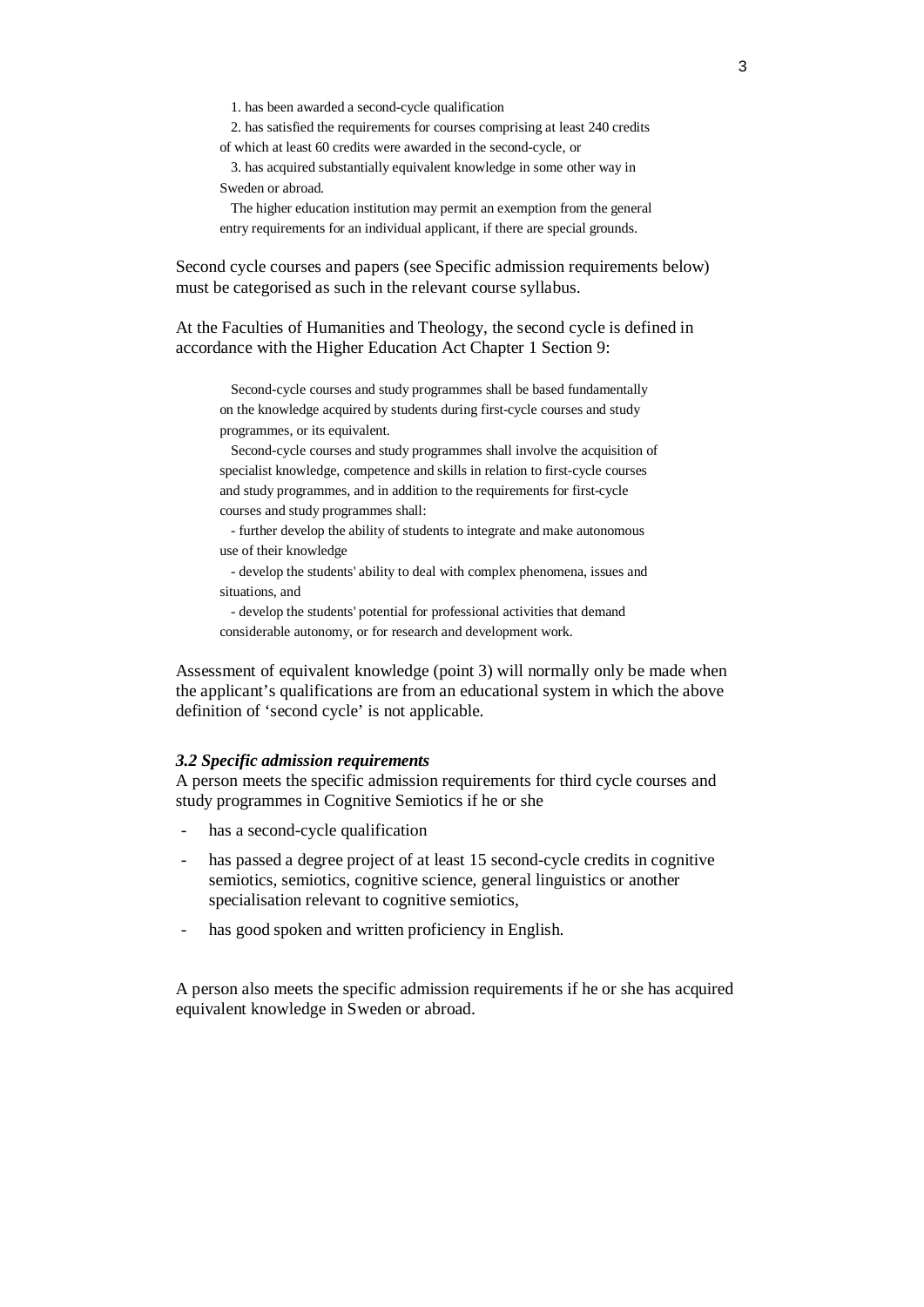## *3.3. Credit transfer*

The Higher Education Ordinance, Chapter 6:

#### *Credit transfer*

Section 6 If a student at a higher education institution in Sweden has successfully completed a higher education course or study programme, she or he is entitled to transfer the credits awarded for a course or study programme at another higher education institution. This does not apply, however, if there is a substantial difference between these courses or study programmes.

 The same applies for students who have successfully completed a course or study programme:

1. at a university or higher education institution in Denmark, Finland, Iceland or Norway or a signatory to the Council of Europe's Convention of 11 April 1997 on the Recognition of Qualifications concerning Higher Education in the European Region (Swedish Treaty Series 2001:46), or

2. at Nordiska högskolan för folkhälsovetenskap (NHV – The Nordic School of Public Health).

Section 7 A student is entitled to transfer credits from a course or study programme other than that laid down in Section 6 if the nature and extent of the knowledge and skills cited by the student are such that they correspond on the whole to the course or study programme for which the credits are to be recognised. A student may also be given credit for corresponding knowledge and skills acquired in a vocational or professional capacity.

Section 8 The higher education institution shall assess whether credits can be awarded for the prior course or study programme or professional or vocational experience.

 Credits may only be awarded to those who are students unless otherwise provided by statute or ordinance.

At the Faculties of Humanities and Theology, students must apply for credit transfer. The application will only be considered if it is submitted together with an application for admission to third cycle studies. A decision on credit transfer is taken in conjunction with a decision on admission. Credit transfer normally affects the length of the doctoral studentship awarded in the decision on admission. In conjunction with a proposed admission, the relevant department is to propose the length of the doctoral studentship and any credit transfer.

#### *3.4. Selection*

The Higher Education Ordinance, Chapter 7 Section 41:

In selecting between applicants who meet the requirements laid down in Sections  $35 \& 36$  their ability to benefit from the course or study programme shall be taken into account.

The higher education institution determines which assessment criteria shall be used in determining the ability to benefit from the courses and study programmes.

However, the fact that an applicant is considered able to transfer credits from prior courses and study programmes or for professional or vocational experience may not alone give the applicant priority over other applicants.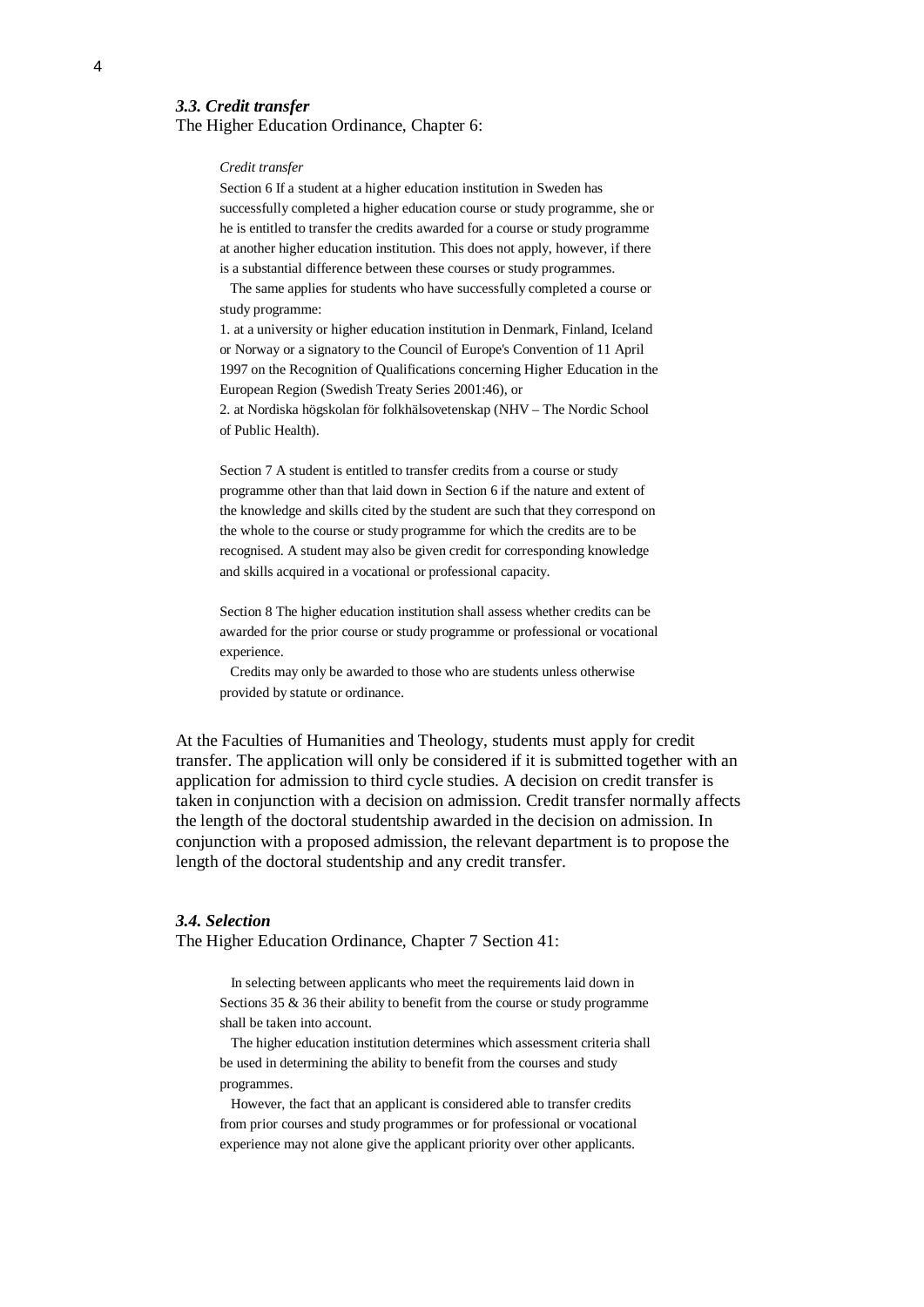The Faculties of Humanities and Theology will assess the applicant's ability to benefit from the programme against the criteria of quality, quantity, development and relevance.

## **4 The programme for a degree of Licentiate**

Third cycle studies comprise two years of full-time study (120 credits). Part-time studies (at least 50%) may be pursued but must be completed within four years.

#### *4.1 Programme design*

The programme comprises 120 credits, made up of courses comprising 30 credits and an academic thesis (Licentiate thesis) comprising 90 credits. Teaching is in the form of courses and seminars, and supervision of the thesis work.

For a degree of Licentiate the research student must have successfully completed all examinations in the programme and the Licentiate thesis.

### *4.2 Supervision*

At least two supervisors shall be appointed for each research student. One of them shall be nominated as the principal supervisor. The principal supervisor must have the qualifications of an associate professor and be employed at Lund University. The assistant supervisor must have a PhD degree. Supervisors of research students are to have completed supervisor training or been judged by the faculty board to have equivalent expertise.

The individual study plan must specify the duties and responsibilities of each of the supervisors. Supervision comprises both help with the orientation of studies and thesis work and support throughout the studies. Research students are entitled to supervision comprising at least 150 working hours distributed across the whole two-year period. The hours are to include the supervisor's preparation for supervision (such as reading of thesis drafts), the supervision sessions and the overall planning of the programme, for example with regard to the individual study plan. However, tuition and assessment of the student in the context of third cycle courses are not to be included in the hours for supervision. The extent of supervision will vary throughout the programme and is to be detailed in the individual study plan and specified in the supervisors' duties plans.

The Higher Education Ordinance, Chapter 6 Section 28:

An individual doctoral student who so requests shall be allowed to change supervisor.

## *4.3 Individual study plan*

The Higher Education Ordinance, Chapter 6, Section 29:

An individual study plan shall be drawn up for each doctoral student. This plan shall contain the undertakings made by the doctoral student and the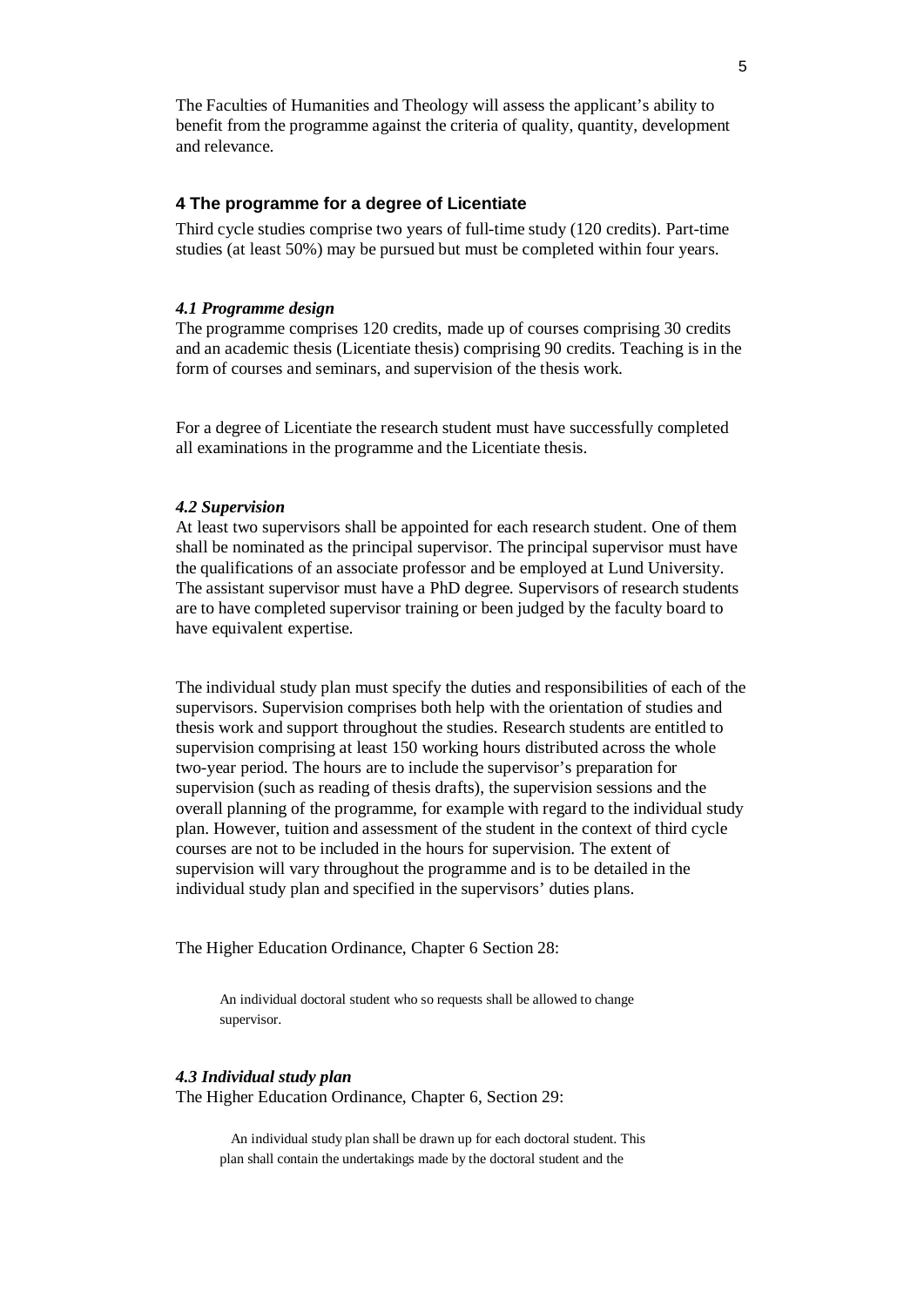higher education institution and a timetable for the doctoral student's study programme. The plan shall be adopted after consultation with the doctoral student and his or her supervisors.

The individual study plan shall be reviewed regularly and amended by the higher education institution to the extent required after consultation with the doctoral student and his or her supervisors. The period of study may only be extended if there are special grounds for doing so. Such grounds may comprise leave of absence because of illness, leave of absence for service in the defence forces or an elected position in a trade union or student organisation, or parental leave.

The Faculties of Humanities and Theology have decided to adopt a digital tool for individual study plans. The study plan is to be printed and signed once a year by the research student, principal supervisor, head of department and pro dean. Please see instructions appended to the tool.

The obligations of the research student are specified in the Higher Education Ordinance, Chapter 6 Section 30.

#### *4.4 Courses and seminars*

The courses that can be included in the programme may be courses offered by the home department or by other departments at or outside Lund University. The Faculties of Humanities and Theology provide a compulsory introduction course of 7.5 credits.

Regulations for third cycle education at Lund University, section 9:

All doctoral students shall be offered training in teaching and learning in higher education of at least two weeks. Doctoral students who teach in the first or second cycle shall have completed introductory training of at least two weeks or acquired equivalent knowledge in another way.

The faculty board shall decide whether training in higher education teaching and learning shall take the form of an examined component of the programme or form part of the doctoral student's departmental duties.

At the Faculties of Humanities and Theology, the two weeks of training is to take place as a compulsory and assessed component of the programme. Two weeks of introductory training correspond to 3 credits in the study programme.

The individual study plan is to specify the courses that can be credited towards the degree, including compulsory courses and previous courses for which credit transfer has been granted at the admission of the student (see section 3.3 above). For courses taken at other faculties, the number of credits available for transfer will be determined by the examiner when the courses are to be entered in the individual study plan.

The examiner on the doctoral programme is appointed by the department on behalf of the faculty board and must normally be employed by Lund University and have the qualifications of an associate professor. One of the grades Pass or Fail will be awarded for all examinations within the programme.